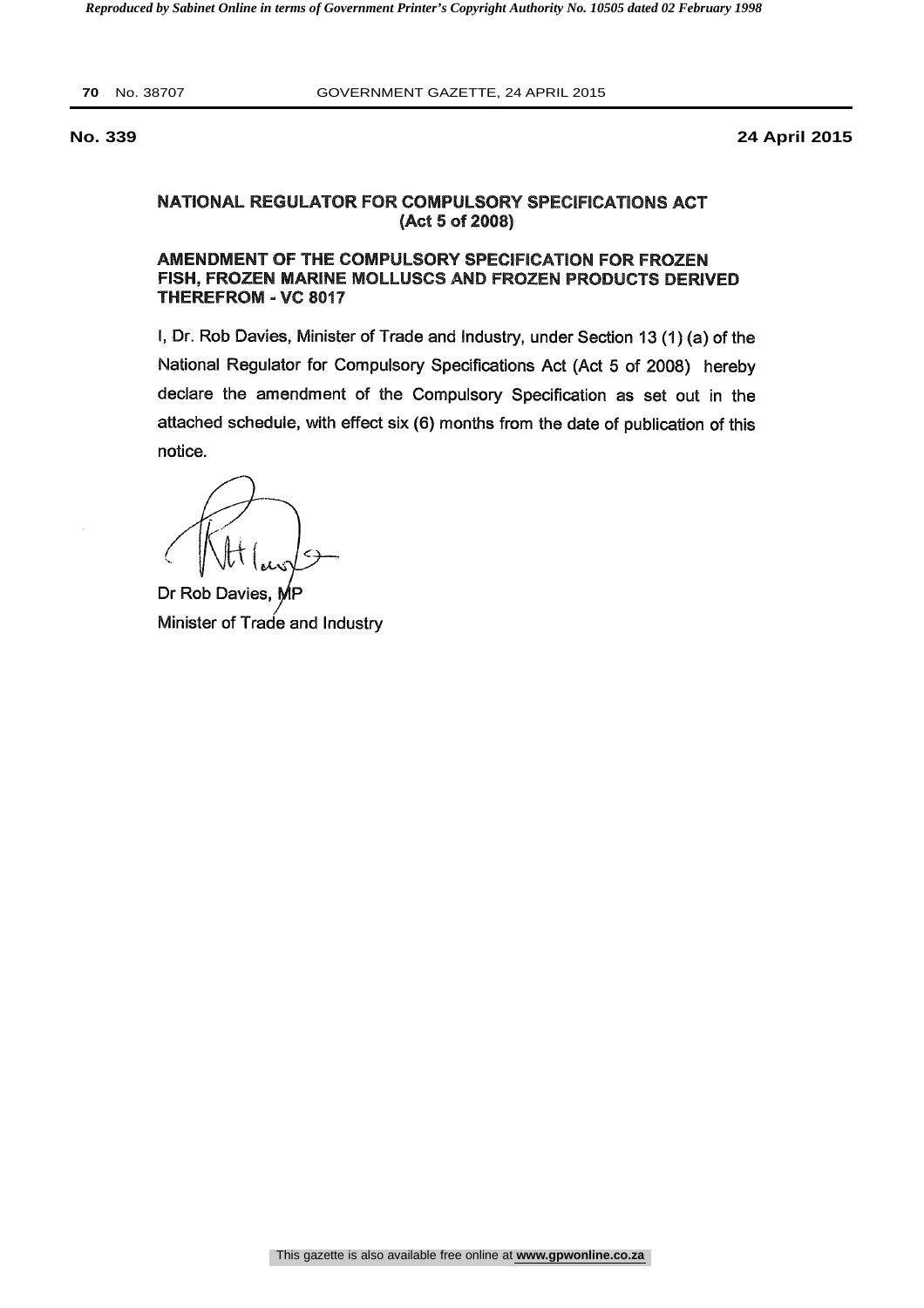#### SCHEDULE

#### VC 8017

# COMPULSORY SPECIFICATION FOR FROZEN FISH, FROZEN MARINE MOLLUSCS AND FROZEN PRODUCTS DERIVED THEREFROM

### <sup>1</sup> SCOPE

1.1 This Compulsory Specification applies to the handling, preparation, processing, packing, transportation, freezing, storage and quality of frozen fish, marine molluscs, and products derived therefrom, for human consumption, which are to be offered for sale.

#### 2 DEFINITIONS

2.1 For the purposes of this Compulsory Specification the definitions in the latest edition of SANS 585: 'The production of frozen fish, marine molluscs, and products derived therefrom', shall apply.

2,2 In addition, the following definitions shall apply:

2.2.1 applicant: a handler, processor, packer, transporter, importer or exporter applying for approval of the product and/or factory or establishment. The handler, processor, packer, transporter, importer or exporter shall be established within the Republic of South Africa.

2.2.2 approval: confirmation by the NRCS that the product and/or factory satisfies the requirements of this Compulsory Specification.

2.2.3 conformity of production: satisfactory evidence that the handling, preparation, processing, packing, transportation, freezing, storage and quality of frozen fish, marine molluscs, and products derived therefrom produced for sale continues to conform to the requirements of this Compulsory Specification.

2.2.4 DAFF: the Department of Agriculture, Forestry and Fisheries.

2.2.5 factory/establishment: South African based premises or fishing vessels on or in which fish or fish products are handled and treated to prepare them for commercial purposes. Fish shops (over the counter sale shops), hotels, boarding houses, restaurants or other eating houses, as well as entities where the core business are the transportation of goods, are excluded from the scope of this Compulsory Specification.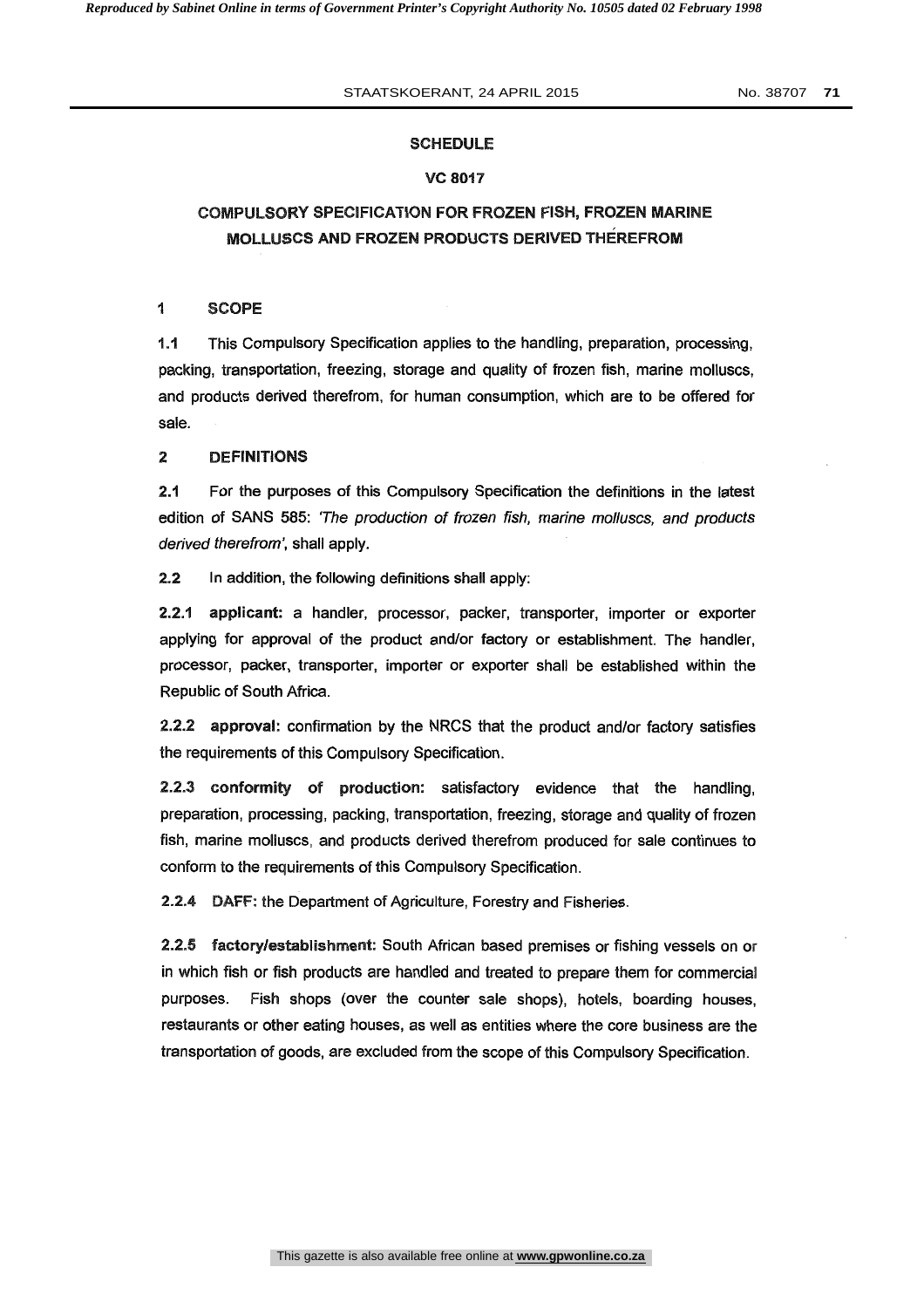2.2.6 HACCP (Hazard Analysis and Critical Control Point): a system which identifies, evaluates, and controls hazards that are significant to food safety.

2.2.7 NRCS: the National Regulator for Compulsory Specifications as established by the National Regulator for Compulsory Specifications Act, 2008 (Act No. 5 of 2008).

2.2.8 product safety management system: a food safety management system implemented by a factory based on the principles of HACCP as recommended by the Codex Alimentarius Commission.

# 3 GENERAL ADMINISTRATIVE REQUIREMENTS

3.1 All frozen fish, marine molluscs, and products derived therefrom to be offered for sale shall comply with the requirements of this Compulsory Specification.

3.2 The factory / establishment for the production for frozen fish, marine molluscs, and products derived therefrom shall be pre-approved by the NRCS for conformity of production requirements as prescribed in Annex A.1. Such approval shall be reviewed annually or more frequently.

3.3 The factory / establishment shall not dispatch frozen fish, marine molluscs, and products derived therefrom without a valid NRCS approvals document for the factory / establishment: Provided that in the case of locally produced products originating from the NRCS approved facilities, a consignment may be released into the trade without the NRCS pre-inspection.

3.4 Application for official approval of the product(s) shall be made to the NRCS for every consignment of frozen fish, marine molluscs, and products derived therefrom which are imported into South Africa in accordance with the requirements of Annex A.2.1.

3.5 Application for approval required for export or any other purposes as required by the applicant, shall be made in accordance with the requirements of Annex A2.2.

3.6 The factory / establishment shall provide the NRCS with satisfactory evidence of conformity of production on request.

3.7 The factory / establishment shall inform the NRCS in writing of any change in process of production affecting any mandatory requirement of this Compulsory Specification. In the event of such change/s the NRCS may, at its discretion, demand the submission of fresh evidence of conformity or a new application for approval.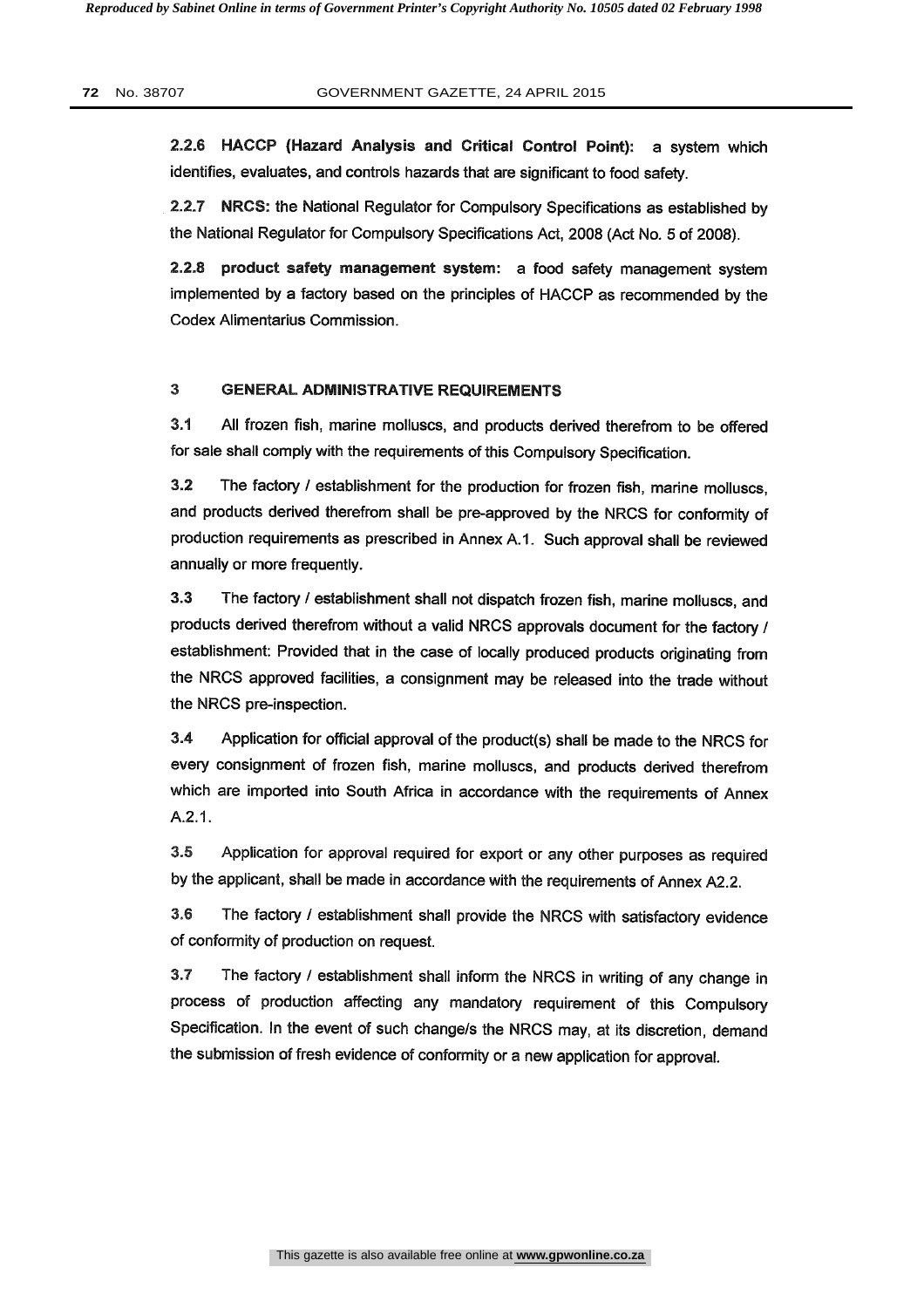3.8 The factory / establishment shall immediately report to the NRCS in writing any failure, of whatever nature, to conform to the requirements of this Compulsory Specification.

3.9 A factory / establishment that is suspended must re-apply to the NRCS within three months of the date of suspension for a reassessment; otherwise approval for the establishment to operate in terms of this Compulsory Specification will be withdrawn.

3.10 A factory / establishment shall notify the NRCS when closing down within a period of three months.

3.11 A factory / establishment shall immediately notify the NRCS when it is no longer maintaining a product safety management system.

3.12 The testing of frozen fish, marine molluscs, and products derived therefrom against the requirements of this Compulsory Specification shall be done by test facilities that are accredited to use the referenced test methods. In the case where there are no test facilities available that are in compliance with the foregoing, the NRCS shall determine which facilities can be used in terms of its conformity assessment policy.

3.13 The NRCS shall issue health guarantees for export purposes, where required, in accordance with the requirements of the country of destination as prescribed in Annex B.

#### 4 SPECIFIC REQUIREMENTS

4.1 The handling, preparation, processing, packing, transportation, freezing, storage and quality of frozen fish, marine molluscs, and products derived therefrom, as well as the requirements for the ingredients, glazing, freezing and frozen storage, shall comply with the requirements of the latest edition of SANS 585.

4.2 The principles of HACCP, as recommended by the Codex Alimentarius Commission, shall as a minimum be used for the implementation of a product safety management system.

4.3 All local raw molluscan shellfish for processing shall be obtained from a source that has a valid permit from DAFF to either harvest, grow, process or supply molluscan shellfish.

4.4 In the event of an amendment or updating of the SANS 585 standard, the factory / establishment shall be in compliance with the amended or updated requirements within six months of publication of the amended or updated standard. If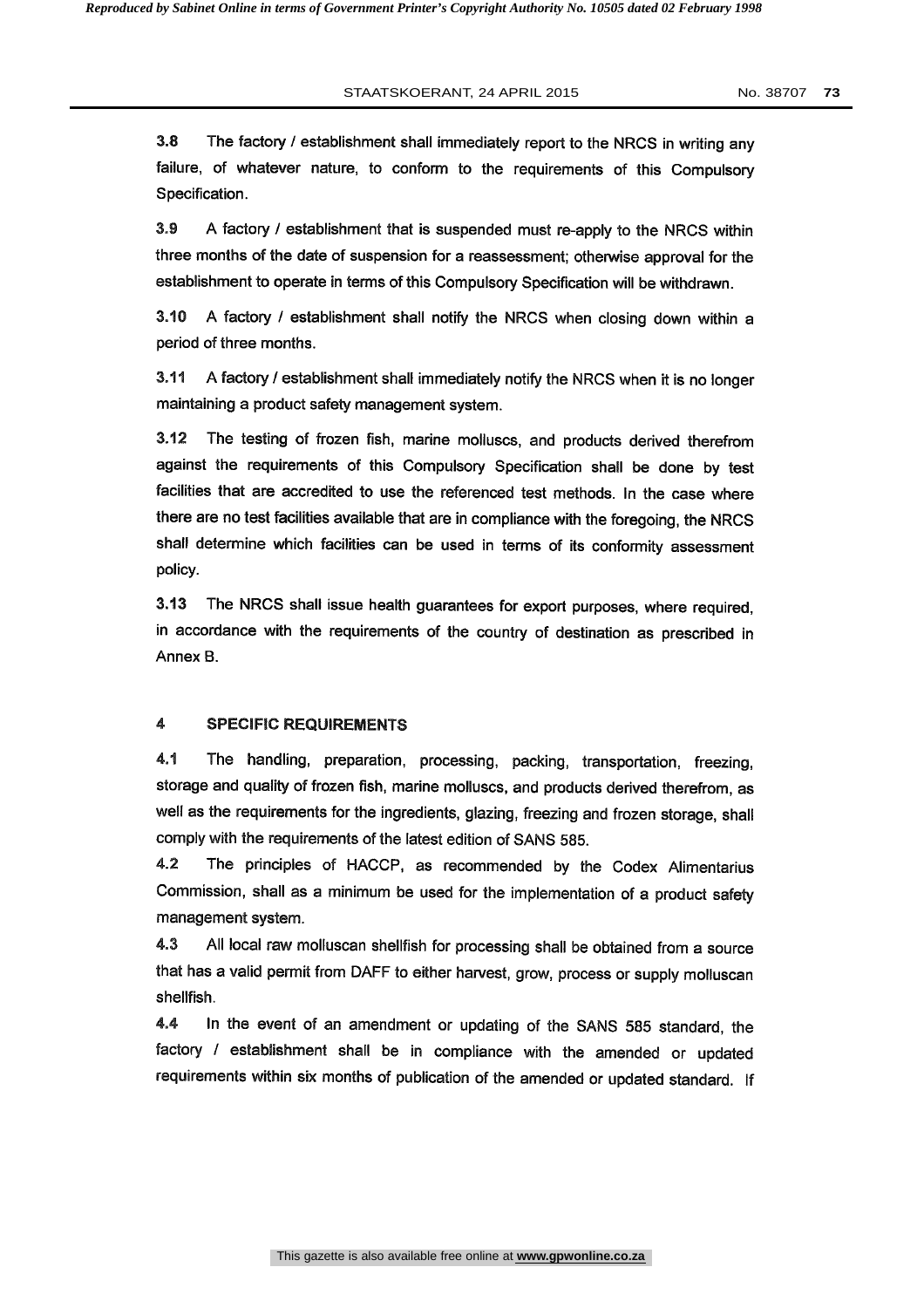evidence of compliance to such amendments or updates cannot be provided, the approval of the factory / establishment may be withdrawn.

#### 5 MARKINGS

Frozen fish, marine molluscs, and products derived therefrom shall be marked in accordance with the requirements of the latest edition of SANS 585, and shall include the official factory / establishment number issued by the NRCS in accordance with section A 1.5 of this Compulsory Specification.

#### ANNEX A

(Normative)

### A.1 APPLICATION FOR APPROVAL OF THE FACTORY / ESTABLISHMENT

The applicant shall apply to the NRCS for approval of the factory / establishment. Approval of a factory / establishment shall be valid for a maximum period of one year. The applicant shall reapply for approval every following year. The application shall be accompanied by the following:

A.1.1 Details of the factory / establishment for which approval is sought;

A.1.2 Documentation and records in support of an effective product safety management system. For new factories / establishments, provisional approval may be given for a period of three months in order to generate the required documentation and records;

A.1.3 Information required by the NRCS for the measures taken by the applicant to ensure ongoing conformity with the requirements of this Compulsory Specification;

A.1.4 Any reasonable additional information to clarify the application as requested by the NRCS; and

A1.5 The NRCS shall issue an official factory / establishment number on approval of the factory / establishment.

# A.2 APPLICATION FOR APPROVAL OF THE PRODUCT

The applicant shall apply to the nearest NRCS regional office for approval of the product(s). The application shall be made at least 10 working days prior to the date on which it is needed. The application shall be accompanied by the following: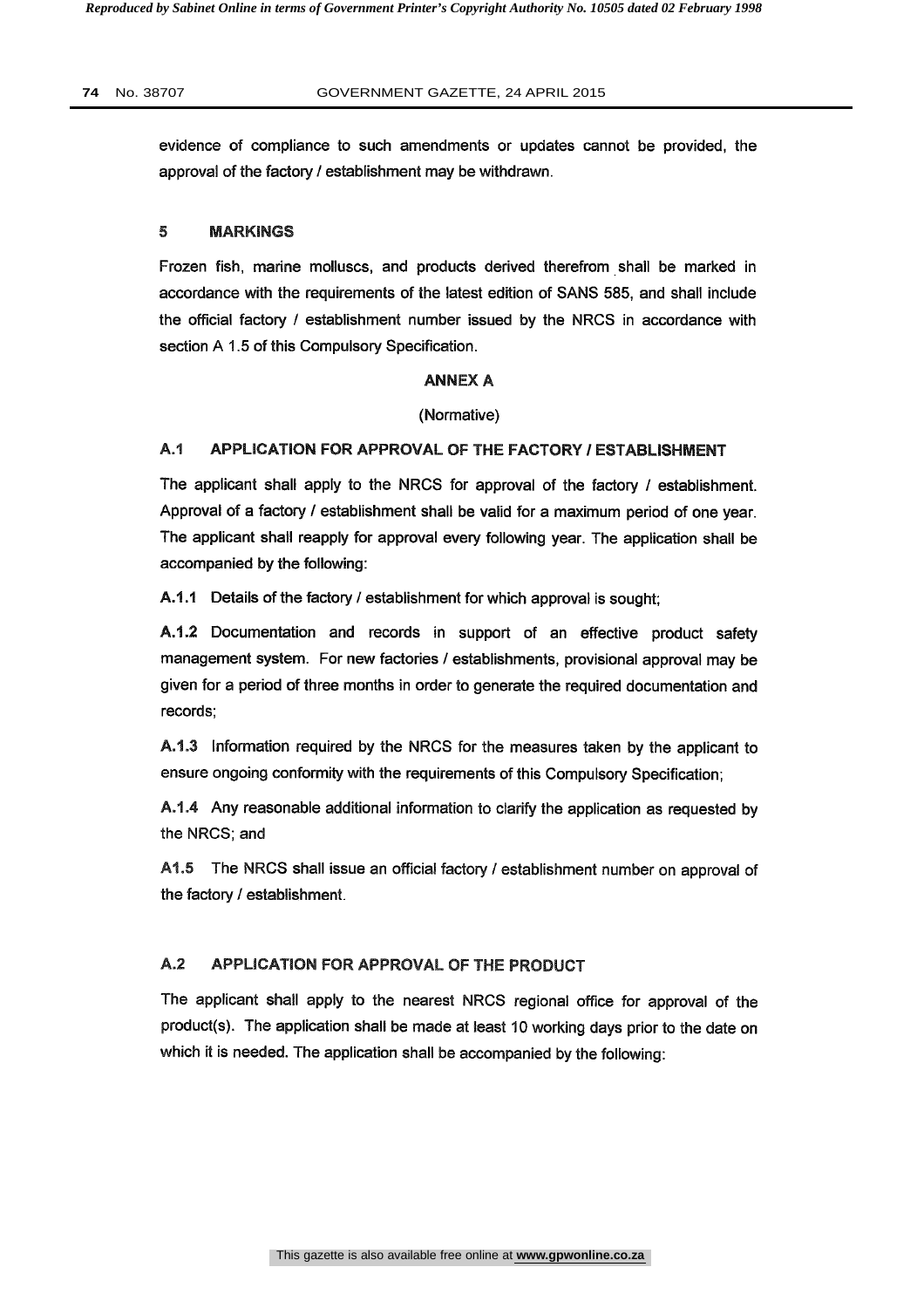A.2.1 For imported products, applicants shall supply details of the frozen fish, marine molluscs, and products derived therefrom per consignment for which approval is sought by providing the following information:

- a) Details of the importer, product, bill of entry, quantity, number of product and batch code(s), code list or bill of lading;
- b) The date and place where it will be available for inspection;
- c) Name and contact details of a contact person;
- d) The number(s) of the bill(s) of entry and the date authorized by custom officials; and
- e) The voyage number of the cargo carrier (vessel, aircraft or registration number of vehicle).

A.2.2 For locally produced products, where applicants require official approval for export or any other purposes, applicants shall supply details of the frozen fish, marine molluscs, and products derived therefrom per consignment for which approval is sought by providing information with regards to the type of approval required (e.g. certificate of compliance, health guarantee to a particular country or other specific certification for official purposes). This application shall as a minimum be made 10 working days prior to the date on which it is needed.

A.2.3 Where relevant, the applicable rights and permits as required by DAFF;

A.2.4 Details of the markings used on the packed product(s);

A.2.5 Where required by the NRCS, guarantees that the product(s) complies with the prescribed testing requirements. The NRCS may also request that specific testing be performed; and

A.2.6 Any reasonable additional information to clarify the application as requested by the NRCS.

### A.3 GRANTING OF APPROVAL

A.3.1 The NRCS shall issue an approvals document, as is applicable for the factory / establishment, imported products or products destined for export, to the applicant when all the requirements of this Compulsory Specification have been met.

A.3.2 The NRCS shall assign a unique number to each approvals document.

A.3.3 An approvals document shall be the sole proof of approval by the NRCS.